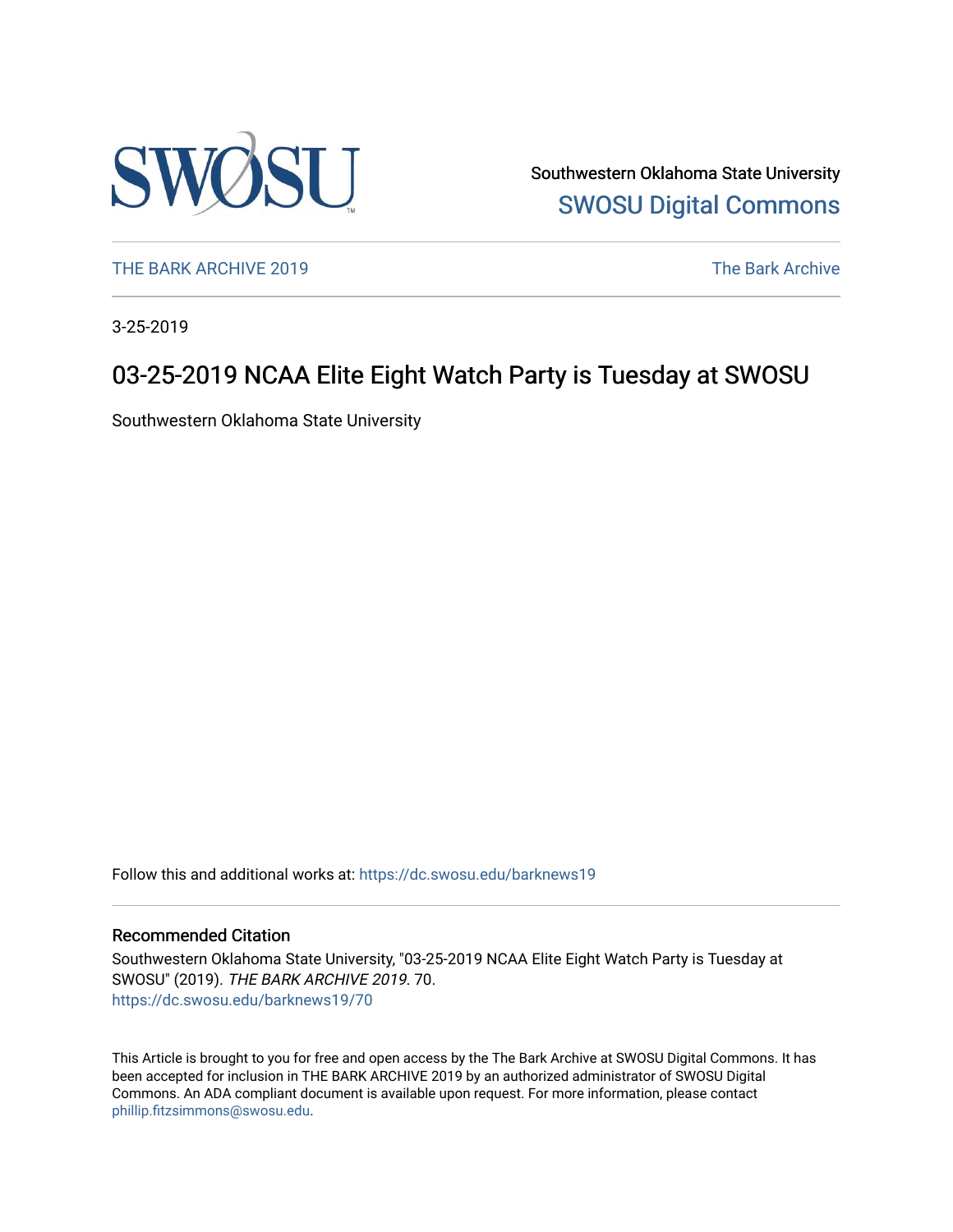

25 March, 2019



# **NCAA Elite Eight Watch Party is Tuesday at SWOSU**

A free watch party is planned Tuesday, March 26, for the SWOSU Lady Bulldog basketball team's NCAA Elite Eight Tournament quarterfinal game against St. Anslem (NH).

The game, being played in Columbus (OH), begins at 1:30 p.m. The watch party will be held at the Pioneer Cellular Event Center on the Weatherford campus.

There will be a 16-foot screen, concession stand, drawings for SWOSUpalooza tickets and more. Everyone is invited.

If the Lady Bulldogs win on Tuesday, the semifinal game will be on Wednesday at 5 p.m. Again, a watch party will be held in the Pioneer Cellular Event Center. The semifinal game will also be on national TV—CBSSportsNetwork.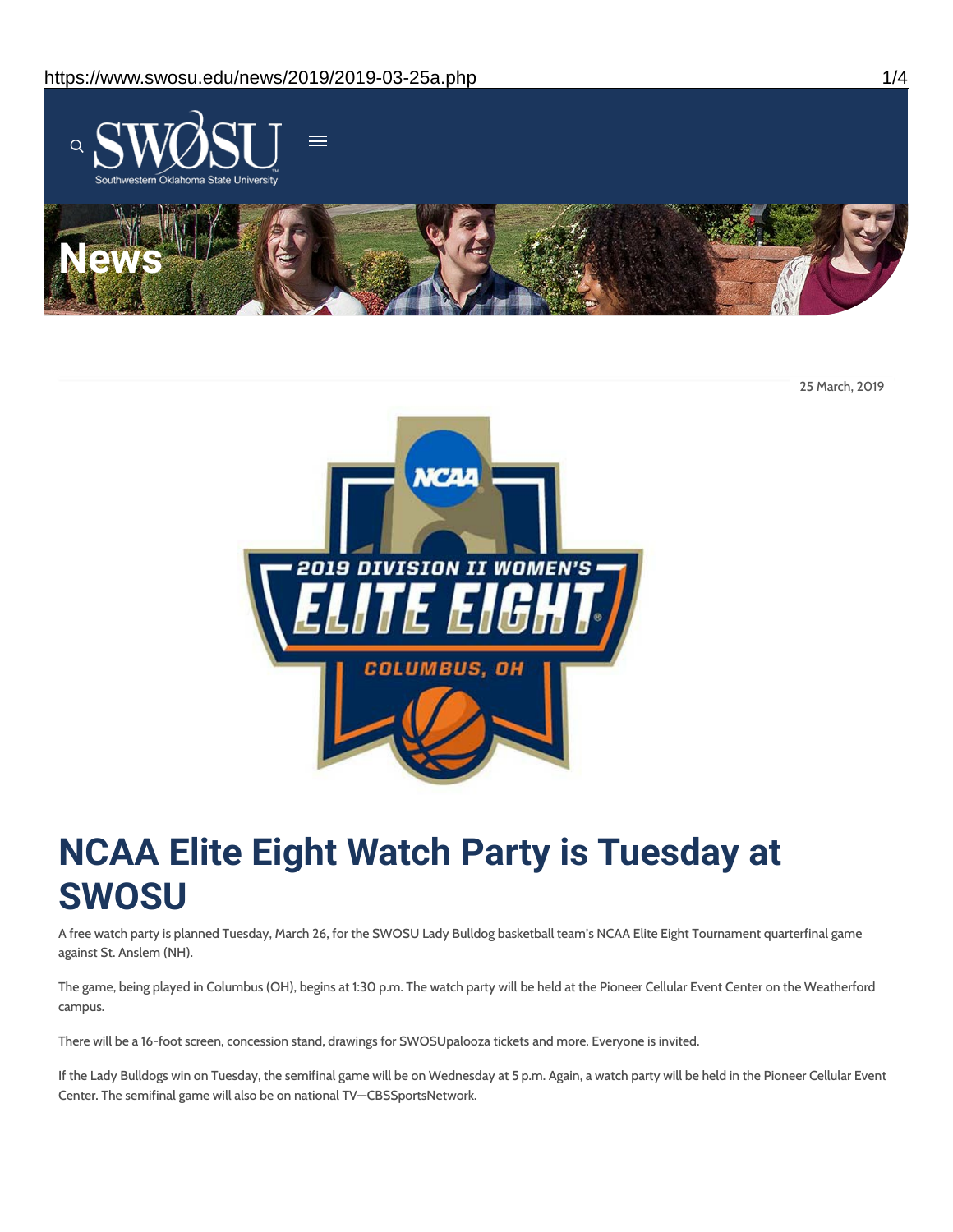| Administration<br>D<br>Alumni and Foundation<br>D<br>Community<br>D<br>Events<br>D | Academics | D |
|------------------------------------------------------------------------------------|-----------|---|
|                                                                                    |           |   |
|                                                                                    |           |   |
|                                                                                    |           |   |
|                                                                                    |           |   |
| <b>Faculty and Staff</b><br>D                                                      |           |   |
| Miscellaneous<br>D                                                                 |           |   |
| Sayre<br>D                                                                         |           |   |
| <b>Students</b><br>D                                                               |           |   |

# **Archive Links**  $2018$  $2019$ [2020](https://www.swosu.edu/news/2020/index.php)  $\bullet$ [Archive](https://dc.swosu.edu/bark/) **Archive Archive Archive Archive Archive** Archive Archive Archive Archive Archive Archive Archive Archive



### Weatherford Campus

100 Campus Drive Weatherford, OK 73096

### Sayre Campus

409 E Mississippi Ave Sayre, OK 73662

Connect to Us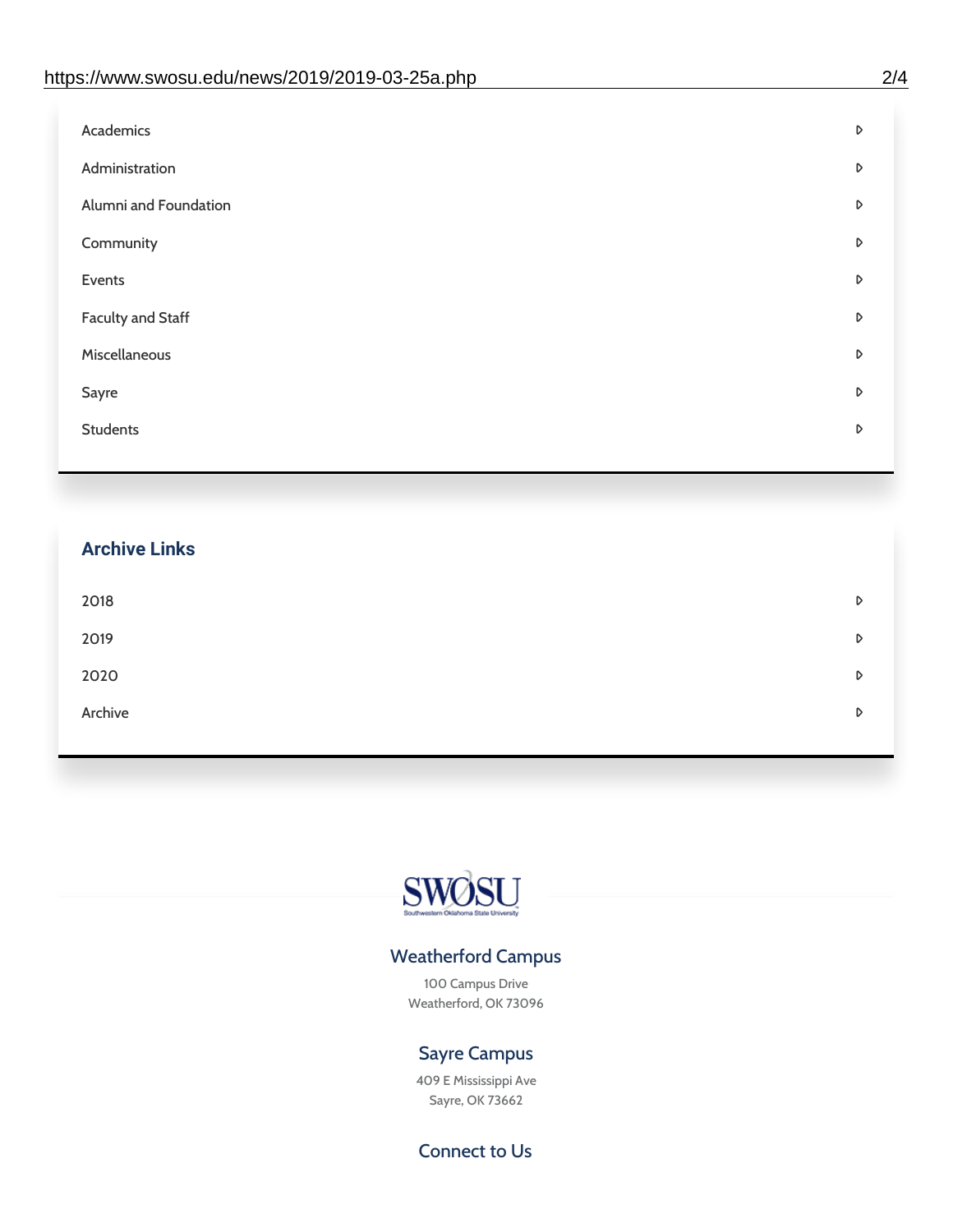千岁回调

Contact [Information](https://www.swosu.edu/about/contact.php) [University/Facility](https://www.swosu.edu/about/operating-hours.php) Hours [Campus](https://map.concept3d.com/?id=768#!ct/10964,10214,10213,10212,10205,10204,10203,10202,10136,10129,10128,0,31226,10130,10201,10641,0) Map

Give to [SWOSU](https://standingfirmly.com/donate)

Shop [SWOSU](https://shopswosu.merchorders.com/)



**[Directory](https://www.swosu.edu/directory/index.php)** 

[Calendar](https://eventpublisher.dudesolutions.com/swosu/)

[Apply](https://www.swosu.edu/admissions/apply-to-swosu.php)

[GoSWOSU](https://qlsso.quicklaunchsso.com/home/1267)

[Jobs@SWOSU](https://swosu.csod.com/ux/ats/careersite/1/home?c=swosu)



Current [Students](https://bulldog.swosu.edu/index.php)

[Faculty](https://bulldog.swosu.edu/faculty-staff/index.php) and Staff

**Enrollment Management** [580.774.3782](tel:5807743782)

> **PR/Marketing** [580.774.3063](tel:5807743063)

**Campus Police** [580.774.3111](tel:5807743111)